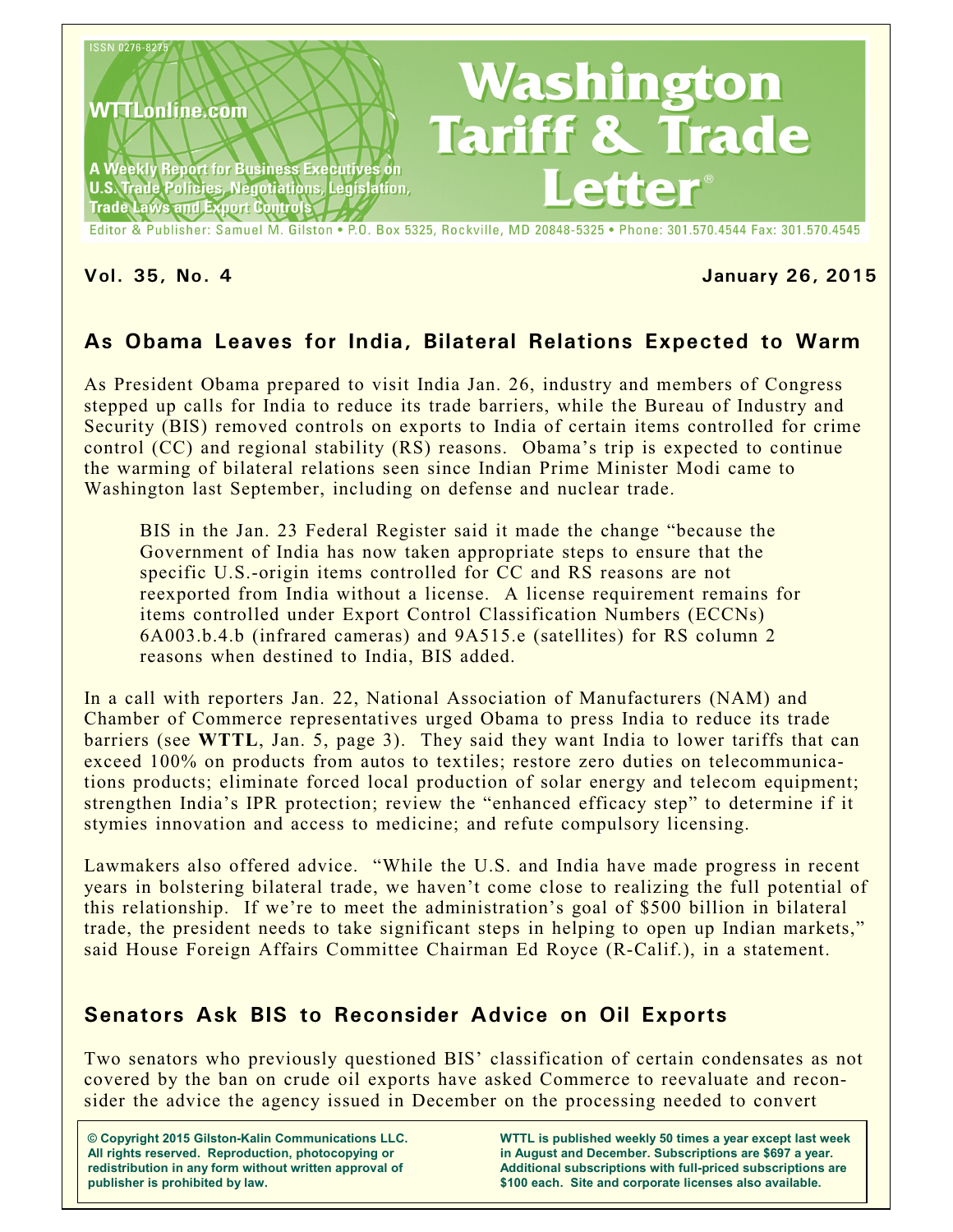crude oil to an exportable condensate. The Jan. 20 letter from Sens. Bob Menendez (D-N.J.) and Edward Markey (D-Mass.) to Commerce Secretary Penny Pritzker came as the Senate was expected to take up a proposed amendment to pending legislation (S. 1) to authorize construction on the Keystone XL pipeline (see **WTTL**, Jan. 19, page 3).

The new BIS interpretations, as well as two commodity classification decisions it issued earlier, were made "without a formal rulemaking process that would have allowed for public review and comment," the senators complained. "Now, U.S. companies and foreign governments are acting on this new interpretation, and U.S. exports of crude are ramping up," they added.

"The existing loosened export policy is not good enough for the oil companies. They now want to completely lift the ban on exports even though we still import nearly 30% of our crude oil. It is expected that an amendment to completely end the export ban could reach the Senate floor as soon as next week. We plan on vigorously opposing this amendment, but in the meantime we ask that you reverse the Commerce Department's new interpretation of what constitutes 'crude oil' and the resulting relative increase in American oil prices," they wrote.

An amendment offered by Sen. Ted Cruz (R-Texas) to the Keystone bill would repeal the president's authority in several statutes to restrict crude oil exports. It also would amend the Export Administration Act as enforced by the International Emergency Economic Powers Act to require BIS to license crude oil exports as defined in Export Administration Regulations unless "the country is subject to sanctions or trade restrictions" or the president or Congress has excluded the country "for reasons of national security."

# **Obama Speech Ignites Fast-Track Lobbying Effort**

President Obama's Jan. 20 State of the Union (SOTU) address reignited the parsing of words, the speculation and the hand-wringing over the timing and sequencing of fasttrack Trade Promotion Authority (TPA) and the conclusion of Trans-Pacific Partnership (TPP) talks. Many observers doubt the 11 countries negotiating TPP with the U.S. would conclude a deal until Obama has TPA. But some also say Congress won't agree to TPA until lawmakers have assurances on provisions in the final TPP agreement.

Unlike last year's SOTU where he said he would "work together" with Congress on fast track, the president this year said he was "asking both parties to give me trade promotion authority to protect American workers, with strong new trade deals from Asia to Europe that aren't just free, but fair." For word players, the change in language was a big enough deal to launch a major push for TPA.

The day after the speech, administration officials fanned out to begin lobbying for fasttrack. After appealing to U.S. mayors for their support for TPA, U.S. Trade Representative (USTR) Michael Froman went to Congress to meet with lawmakers, including Senate Finance Committee Chairman Orrin Hatch (R-Utah), before dashing off to Davos, Switzerland, for the annual World Economic Forum.

Commerce Secretary Penny Pritzker traveled to North Carolina Jan. 21 to carry the message to business groups in the state. She urged companies to show their backing for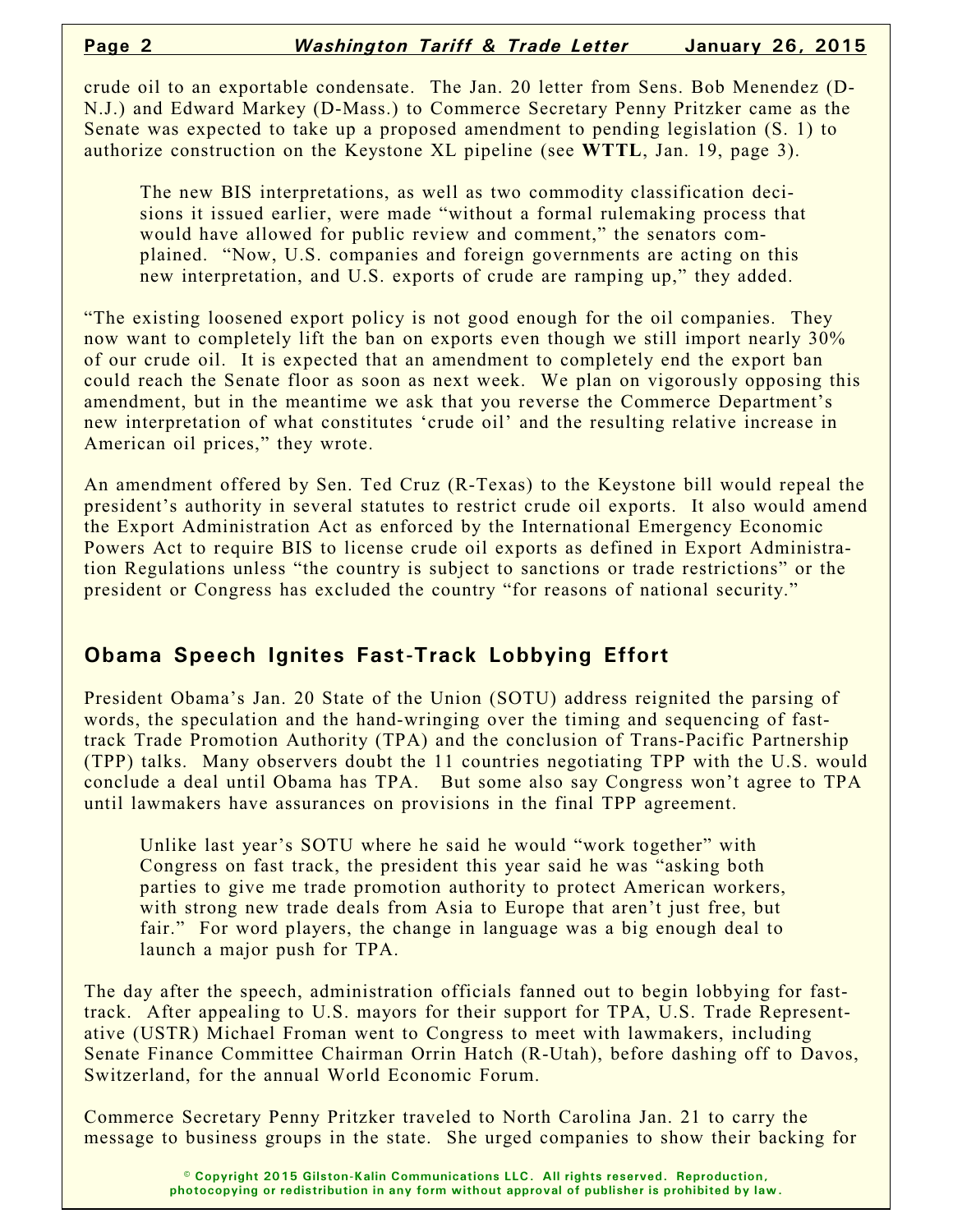TPA by writing to their members of Congress. Pritzker said there is now a coordinated administration effort to echo Obama's trade message (see **WTTL**, Jan. 19, page 1).

In his speech to the U.S. Conference of Mayors, Froman asked the city leaders to speak to their constituents about the trade agenda and to "put this in context that people can understand, digest, and support." He acknowledged that "the one thing about so-called 'fast track' is that there is nothing fast about it." Froman noted that past fast-track required the president to give three months' notice before signing an agreement. "Even when Congress begins its work, the process is designed to take up 90 legislative days, which is typically five calendar months or more. That is hardly 'rushing to ram something through in the dead of night," Froman told the mayors.

The lawmakers that Froman spoke with during his trip to Congress are staying silent about the discussions, but Froman was likely offering assurances that the president is serious about TPA and wants to begin negotiating the text and timing for the legislation.

To avoid pushing a vote on TPP into 2016 and an election year, TPA will have to get done before lawmakers start their August vacations. To get TPP done, Froman will need to be able to show his negotiating partners at least the text of a TPA bill, with some assurance that the language won't change significantly before passage. As part of all this, the White House will have to convince Republican leaders that the president can deliver enough Democratic votes to make up for any GOP defections and to demonstrate that this was a bipartisan vote.

### **Lawmakers Respond to Call for Fast Track**

In a Jan. 20 speech in Washington laying out the agenda for the Senate Finance Committee, Chairman Orrin Hatch (R-Utah) said international trade would be a high priority. But the list of issues facing Finance is so long, including taxes, Customs reauthorization, healthcare, entitlements and pensions, that Trade Promotion Authority (TPA) could get swallowed up and delayed if it isn't acted on early in the new session of Congress.

"Absent the passage of TPA legislation, there is no other way for Congress to effectively assert itself and its priorities into ongoing trade negotiations," Hatch told the Chamber of Commerce. "My plan, therefore, is to move carefully but quickly to introduce and mark up a TPA bill. I'm currently working with Ranking Member Wyden and [House Ways and Means] Chairman Ryan to see if there are improvements that might be made to TPA so that we can introduce a bipartisan, bicameral bill in this Congress that we can move in short order," he said.

Beyond TPA, Hatch said he wants to renew the now-lapsed Generalized System of Preferences, reauthorize Customs and Border Protection and Immigration and Customs Enforcement, and reauthorize the African Growth and Opportunity Act. "My plan is to move sooner rather than later on all of these priorities as well," he said.

Among other lawmakers reacting to the president's Jan. 20 State of the Union was Rep. Sander Levin (D-Mich.), ranking member on Ways and Means. Levin has cautiously avoided tying himself to the anti-TPA clique in the House, focusing instead on what the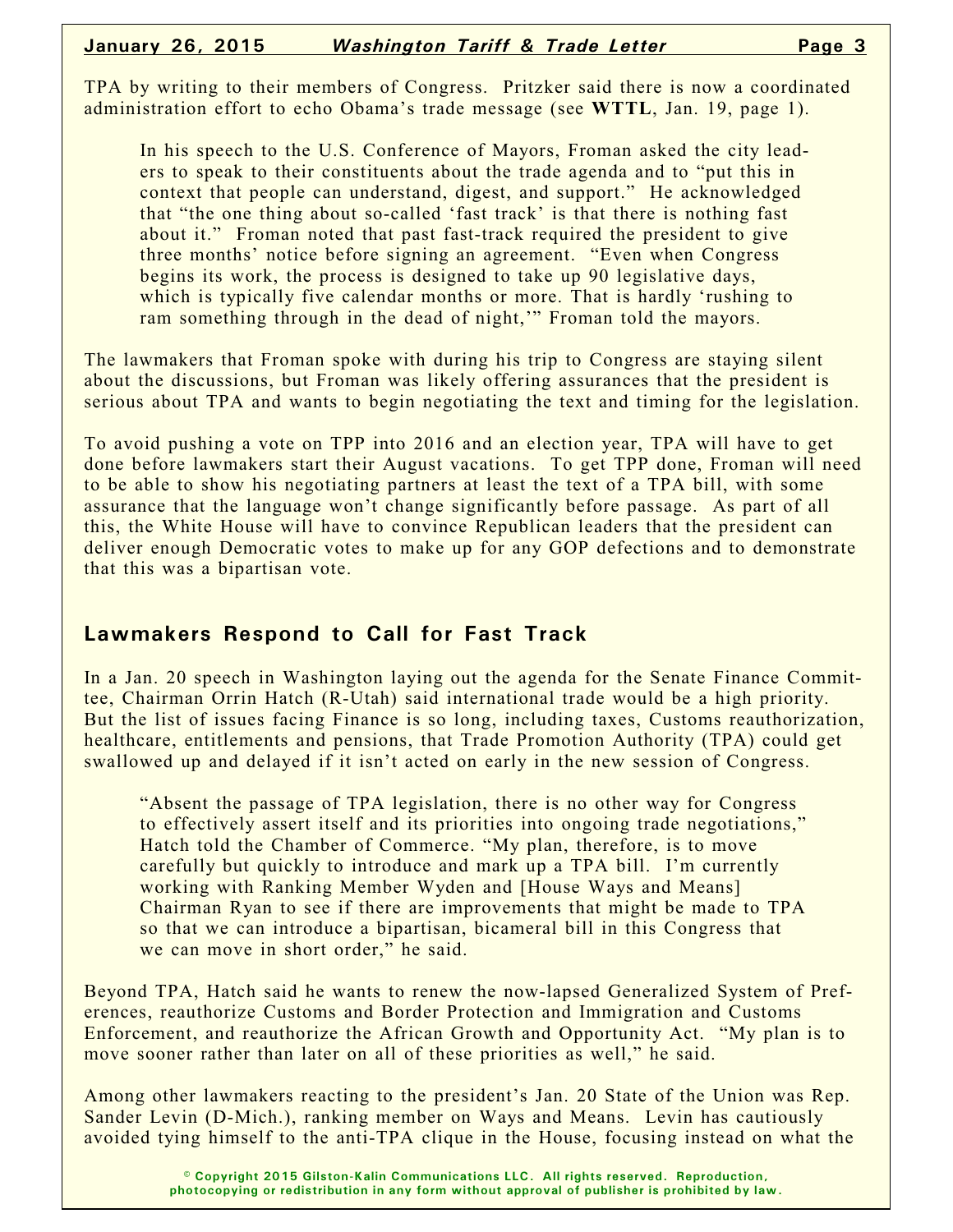administration needs to deliver in a Trans-Pacific Partnership (TPP) deal (see related story below). "I agree with the President that we need to write the rules of trade and knock down the barriers to U.S. exports around the globe," Levin said in a statement after the president's address. "There are many vital outstanding issues in TPP whose resolution can affect the households of American families and the ability of American businesses to create jobs. Congress must maintain its role and leverage in the resolution of these issues," he said, sidestepping any mention of TPA.

Ways and Means trade subcommittee chairman Pat Tiberi (R-Ohio) also weighed in. "The best way to ensure an open, transparent negotiating process where congressional requirements are met is by passing TPA legislation. Republicans in Congress have worked hard to make the case, but the president must take on the special interests in his own party and build support among his members. I hope he will follow through and make it a priority in the coming weeks," Tiberi said in a statement.

## **Levin Lays Out What He Needs to Get to Support for TPP**

President Obama's drive to win a few Democratic votes for fast-track trade promotion authority (TPA) and a Trans-Pacific Partnership (TPP) will likely depend on getting the support of House Ways and Means Committee Ranking Member Sander Levin (D-Mich.). So far, Levin, who played a key role in getting Democratic support for the U.S.-Korea Free Trade Agreement, has kept his powder dry on TPA while stressing his concerns about TPP. In a paper released Jan. 22, Levin set out what he expects a TPP deal to include, especially on the opening of the Japanese auto market.

Levin's paper underscores the chicken-or-egg dilemma facing the Obama administration. Is a satisfactory TPP deal needed before Congress will grant TPA or is TPA needed before a TPP accord can be reached?

"After more than four years of negotiations, TPP is at an important juncture with many important issues still outstanding. The resolution of these issues will decide the merits of TPP and whether it is an agreement that builds on progress in recent FTAs," Levin said in a statement. "Achieving these proposed outcomes could lead to a landmark TPP agreement worthy of major bipartisan support, including mine," he added.

Levin had demanded changes to the Korea FTA to address auto trade better. For TPP, he proposes that the U.S. retain its auto tariffs "for a period of time sufficient to ensure that the TPP country has opened its market to United States exports of the relevant product." For Japan, "the United States should take one of two approaches: (1) tariffs should be phased out as soon as Japan has established a consistent record of openness to imports, similar to the openness of most other industrialized nations; or (2) tariffs should not be reduced before at least 25 years, and should not be eliminated before less than 30 years, after the agreement enters into force," he proposes.

Levin also wants TPP to include "enforceable rules requiring each TPP Party to avoid manipulating exchange rates to gain an unfair competitive advantage in international trade, consistent with each TPP Party's longstanding IMF obligations (which clearly distinguish between currency manipulation – government interventions in foreign exchange markets – and monetary policy)." On labor and environment issues, Levin calls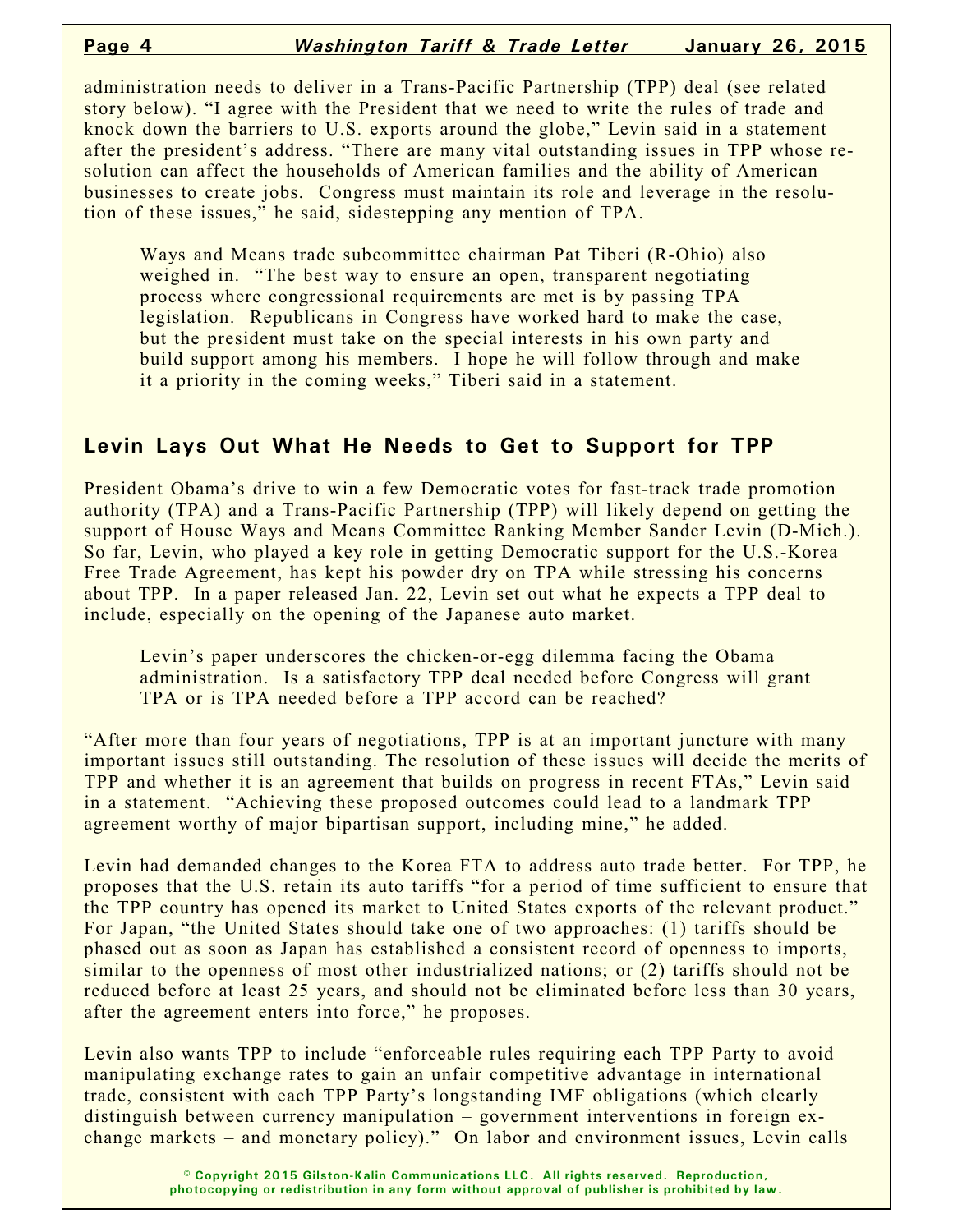#### **January 26, 2015** *Washington Tariff & Trade Letter* **Page 5**

for adoption of provisions that match commitments the George W. Bush administration made in a deal with Democrats on May 10, 2007. Obligations to protect worker rights "must also be fully implemented," Levin insists. "That task will be challenging with several TPP countries – particularly Vietnam, a communist country with one union, tied to the government, recognized as the sole representative of workers, not allowing independent labor unions. Brunei, Malaysia, and Mexico also will present serious implementation challenges," he says.

He proposes that TPP include requirements to implement internationally recognized labor rights and to enforce labor laws. This also should include examination of a country's compliance with these provisions by an independent panel. "If the panel determines that the Party is not in compliance with its obligations, that determination shall be treated as a final report of an arbitral panel under the dispute settlement chapter," he proposes.

Similarly, he wants environmental provisions in the deal to comply with the May 10 accord's sections on environmental protections. This would mean implementing core multilateral environmental agreements and enforcing environmental laws; prohibiting trade in illegally harvested goods, including in sub-federal entities that permit such trade and shark finning; prohibiting fishing subsidies; promoting cooperation on climate change; and ensuring these obligations are subject to dispute settlement.

Finally, he wants all lawmakers to have "full and ready access to the negotiating text, including information concerning the positions of all parties in the negotiations." In addition, he calls for each member to be able to designate one staff member, with an appropriate security clearance, to similar full access. "The administration should provide members of the advisory committees with access to the text of U.S. and foreign country negotiating proposals," Levin proposes.

### **Azevedo Sets Goals for Putting Doha Round Back on Track**

Hope never seems to fade in Geneva for reviving the dormant Doha Round. In the latest effort at resuscitation, World Trade Organization (WTO) Director General Roberto Azevedo laid out a new process Jan. 21 to come up with an agreement by July on how trade negotiators will resolve the remaining issues in the talks. Not a deal on a deal, but a deal on how to negotiate a deal. Azevedo's proposal responds to WTO General Council decision in November to address so-called post-Bali issues that trade ministers identified at the end of their ministerial in Bali in December 2013 (see **WTTL**, Dec. 1, page 1).

At a meeting with WTO members, Azevedo urged representatives to maintain a sense of urgency; identify and prioritize issues that are of the most substantive importance; target outcomes that are doable for all parties; maintain a high level of engagement; and tackle all issues at the same time rather than trying to sequence them, according to a WTO statement.

"We must maximise the time we have available to us before July — and maintain the momentum that we regained at the end of 2014. We need to have a detailed, substantive discussion that includes agriculture, non-agricultural market access, services and all of the other DDA issues, including development and issues of interest to LDCs. Today we are restarting our conversation on all of these issues. So be ready — and get involved,"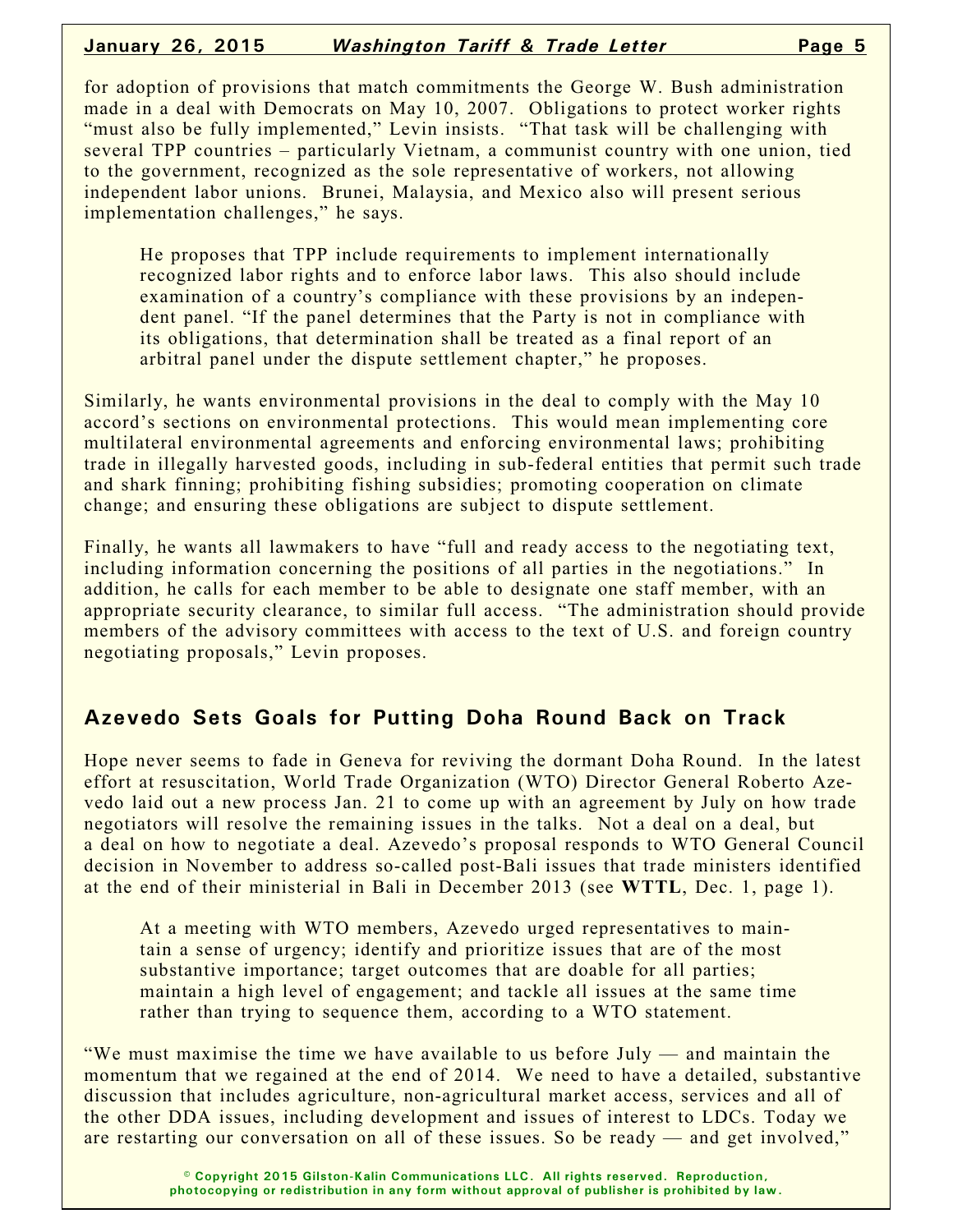Azevedo said, the WTO reported. Azevedo asked the chairs of the various Doha Development Agenda committees to renew discussions with members on all substantive issues in their areas. "Meetings will be held in a variety of formats and configurations. Replicating the inclusive and transparent approach that proved effective in the lead up to Bali, regular meetings of all members will be the spine of this work. The next such meeting is scheduled for Thursday 29 January," the WTO said.

# **Florida Company, Ex-President Settle FCPA Charges**

A Tampa, Fla.-based engineering and construction firm and its former president Jan. 22 settled Securities and Exchange Commission (SEC) charges that they offered bribes and employment to a foreign official to secure Qatari government contracts in 2009. Walid Hatoum, former president of PBSJ Corporation, will pay the SEC a civil penalty of \$50,000 for violating the Foreign Corrupt Practices Act (FCPA). PBSJ will pay \$3.4 million as part of a deferred prosecution agreement (DPA) with SEC for related charges.

The target of the bribes was the then-director of international projects of Qatari Diar Real Estate Investment Company, which the Qatar established to coordinate the country's real estate development, the SEC order noted. PBSJ, through Hatoum, offered nearly \$1.4 million in bribes to the official to secure Qatari government contracts by planning to funnel funds to a local company the official owned and controlled, the agency charged.

The official was a former business colleague of Hatoum's at another U.S. engineering firm. "Prior to joining PBSJ, Hatoum and Foreign Official discussed directing business in the Middle East to Local Partner," the SEC said.

Even the timing of Hatoum's hiring and quick promotion raised red flags. "In February 2009, Hatoum was rehired to join PBS&J Int'l as its Director of International Marketing, even though his prior employment file at PBSJ had been marked 'Ineligible for Rehire,' the SEC said. "Although Hatoum did not formally join PBS&J Int'l until April 2009, he assisted PBS&J Int'l with identifying projects as early as November 2008. Hatoum was promoted to President of PBS&J Int'l in mid-June 2009, and became an officer of PBSJ at the same time," the SEC order noted.

PBSJ is now Atkins North America Holdings Corporation after its 2010 acquisition by London's WS Atkins plc. "The FCPA violations occurred in connection with two projects undertaken by PBS&J International, Inc., a subsidiary of the PBSJ Corporation, and occurred prior to WS Atkins plc's acquisition of the Company on October 1, 2010," Maureen M. Nayowith, Atkins senior vice president, wrote in email to WTTL. Justice "closed its inquiry into this matter without taking further action, citing the Company's thorough investigation, prompt disclosure and cooperation," she added.

#### **\* \* \* Briefs \* \***

PAPER: United Steelworkers (USW) and four paper manufacturers -- Domtar Corporation, Packaging Corporation of America, Finch Paper LLC, and P.H. Glatfelter Company -- filed antidumping and countervailing duty (CVD) petitions Jan. 21 with ITA and ITC against imports of uncoated paper from five countries. Antidumping petitions are aimed at paper sheets from China, Indonesia, Brazil, Portugal and Australia, while CVD cases are against imports from China and Indonesia. Petitions cover all uncoated paper in sheets (including cut-size and

> **© Copyright 2015 Gilston-Kalin Communications LLC. All rights reserved. Reproduction, photocopying or redistribution in any form without approval of publisher is prohibited by law.**